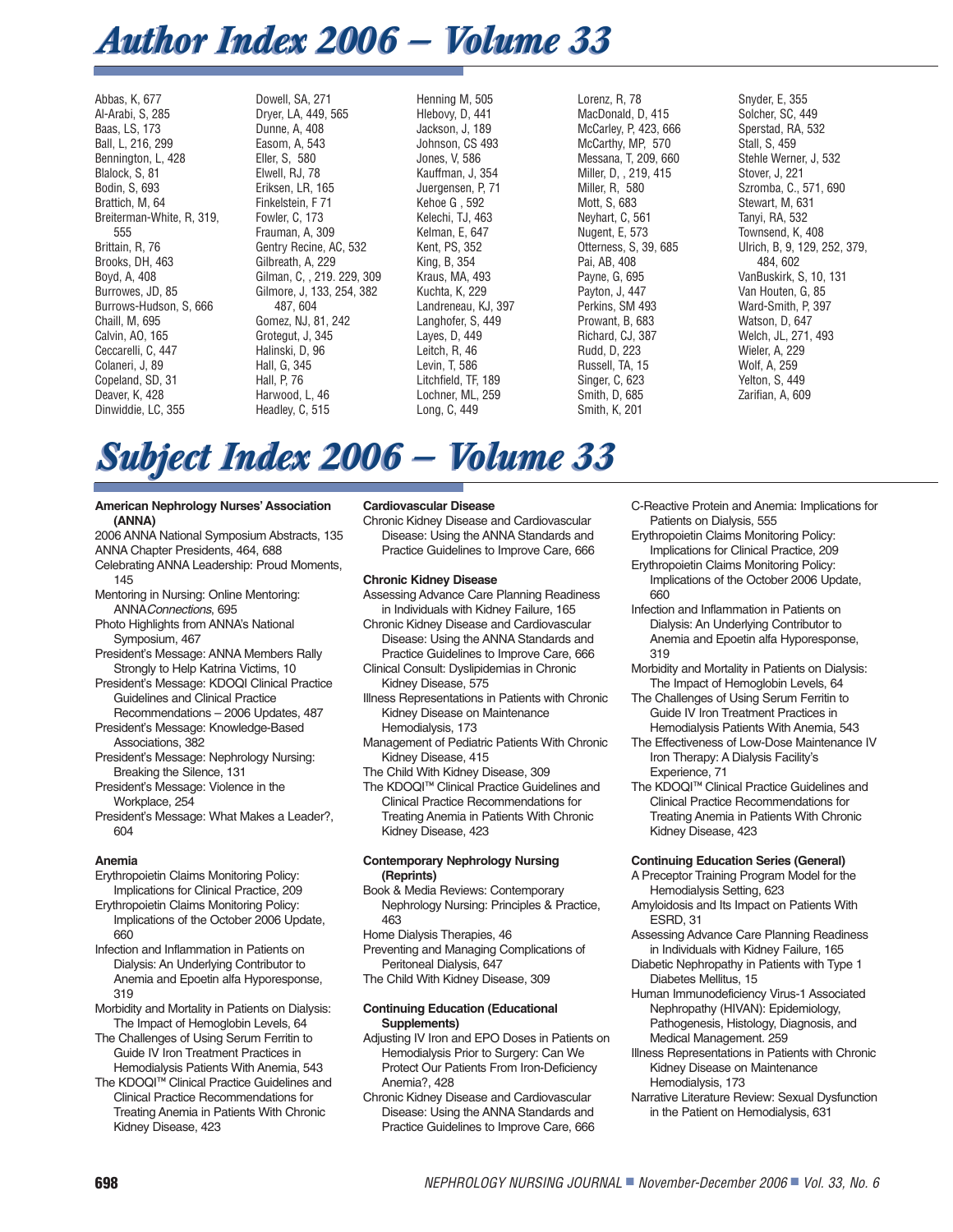Quality of Life: Subjective Descriptions of Challenges to Patients with End Stage Renal Disease, 285

Patients' Perceptions Concerning Choice Among Renal Replacement Therapies: A Pilot Study, 397

Patterns of Interdialytic Weight Gain During the First Year of Hemodialysis, 493

Perceptions of Incorporating Spiriuality Into Their Care: A Phenomenological Study of Female Patients on Hemodialysis, 532

Scleroderma: A Case Presentation, 39 Self-Care Management in Adults Undergoing Hemodialysis, 387

Symptom Occurrence, Symptom Distress, and Quality of Life in Renal Transplant Recipients, 609

The Buttonhole Technique for Arteriovenous Fistula Cannulation, 299

The Controversy Over the Use of Sodium Modeling: Should We Use It or Not?, 505

Use of Electronic Self-Monitoring for Food and Fluid Intake: A Pilot Study, 271

# **Credentialing and Education**

Controversies in Nephrology Nursing: Is the Burden Worth the Benefit of the Doctorate of Nursing (DNP) for NPs, 685

#### **Departments**

Book and Media Reviews

Acid-Base and Electrolyte Disorders:

- A Companion to Brenner & Rector's The Kidney, 355
- Contemporary Nephrology Nursing: Principles & Practice, 463

Fast Facts: Renal Disorders, 586

Fluid & Electrolytes; An Incredibly Easy Pocket Guide, 76

Handbook of Nutrition and the Kidney, 586 Medline: A Guide to Effective Searching in

- PubMed & Other Interfaces, 690 Measurement in Nursing and Health Research, 76
- Preventing Diabetic Foot Ulcers: The 3-Step Program, 463
- Where Have All the Nurses Gone?, 355

Calendar of Events 63, 238, 366, 475, 588, 643

Case Study Standards of Care in Practice: The Nurse's Role

in Effecting Change, 573

Clinical Consult Determining Maturity of New Arteriovenous Fistulae, 216

Dyslipidemias in Chronic Kidney Disease, 575

Pre-Dosing Metolazone With Loop Diuretic Combination Regimens, 78 The "Cushion Cannulation" Technique, 683

Controversies in Nephrology Nursing Is the Burden Worth the Benefit of the Doctorate of Nursing (DNP) for NPs, 685

Peritoneal Dialysis as the Treatment of Choice for Pediatric Patients, 219

Should Dialysis Be Offered to All Patients?, 447 What is Better for Patients and Staff – Independent Units or National Dialysis Chains?, 81

Who Should Be Paying for Vitamin D Analogues – Medicare or the Patients?, 345

Withdrawal from Dialysis:

Palliative/Compassionate Care or Patient Suicide?, 580

Fistula First: Vascular Access Update

Fistulae Are First at Kansas Dialysis Service, 449

"Fistula Force" — A Team Approach to Fistula First, 223

Interventional Radiology: New Roles for Nurse Practitioners, 565

From the Editor

Caring for the Caregivers, 129

Disaster Planning: Learning From the Past, Preparing for the Future, 379

Nursing: A Challenging Past and a Bright Future!, 9

Professional Development in Nursing: Good For Everyone, 484

Spelling out R-E-S-P-E-C-T, 252

Teaching Nurses To Teach: A Good Investment For All, 602

Issues in Renal Nutrition

- Herbs and Dietary Supplement Use in Patients with Stage 5 Chronic Kidney Disease, 85 Non-Dietary Causes of Hyperkalemia, 221
- Nutrition And Transplant How To Help Patients on Dialysis Prepare, 570
- Slim Pickings: The Facts About Low Carbohydrate, High Protein Diets, 352

Using Normalized Protein Nitrogen Appearance (nPNA) in Assessing Nutrition, 677

Weight Management in Patients on Peritoneal Dialysis, 459

Mentoring in Nursing

On-line Mentoring: ANNAConnections, 695

Practice Issues in Nephrology Nursing ANNA Transplant Special Interest Group Session: Posttransplant Glucose Management and Donor Exchange Programs, 561

- Early Steroid Withdrawal After Renal Transplantation, 89
- Hemodialysis Special Interest Group Networking Session: A European Perspective on Vascular Access Management, 354

Hemodialysis Special Interest Group Networking Session: Fluid Management: Moving and Removing Fluid During Hemodialysis, 441

The Legislative Process and the Kidney Care Quality and Improvement Act of 2005, 229

President's Message

ANNA Members Rally Strongly to Help Katrina Victims, 10

KDOQI Clinical Practice Guidelines and Clinical Practice Recommendations – 2006 Updates, 487

Knowledge-Based Associations, 382 Nephrology Nursing: Breaking the Silence, 131 Violence in the Workplace, 254 What Makes A Leader?, 604

President-Elect's Message Advocacy Through Leadership, 133 Professional Issues Encroachment Into Practice, 242 Is it Education or Management?, 592 The Patient Safety Challenge, 96

What's New in Nursing and Health Care? 587, 693

#### **Dermatology**

Scleroderma: A Case Presentation, 39

#### **Diabetes Care**

Book and Media Review: Preventing Diabetic Foot Ulcers: The 3-Step Program, 463 Diabetic Nephropathy in Patients with Type 1 Diabetes Mellitus, 15

#### **Disaster Planning**

Disaster Planning: Learning From the Past, Preparing for the Future, 379

#### **Educational Supplements**

- Adjusting IV Iron and EPO Doses in Patients on Hemodialysis Prior to Surgery: Can We Protect Our Patients From Iron-Deficiency Anemia?, 428
- Chronic Kidney Disease and Cardiovascular Disease: Using the ANNA Standards and Practice Guidelines to Improve Care, 666
- C-Reactive Protein and Anemia: Implications for Patients on Dialysis, 555
- Erythropoietin Claims Monitoring Policy: Implications for Clinical Practice, 209

Erythropoietin Claims Monitoring Policy: Implications of the October 2006 Update, 660

- Infection and Inflammation in Patients on Dialysis: An Underlying Contributor to Anemia and Epoetin alfa Hyporesponse, 319
- Morbidity and Mortality in Patients on Dialysis: The Impact of Hemoglobin Levels, 64
- The Challenges of Using Serum Ferritin to Guide IV Iron Treatment Practices in Hemodialysis Patients With Anemia, 543
- The Effectiveness of Low-Dose Maintenance IV Iron Therapy: A Dialysis Facility's Experience, 71
- The KDOQI™ Clinical Practice Guidelines and Clinical Practice Recommendations for Treating Anemia in Patients With Chronic Kidney Disease, 423

# **Hemodialysis**

- A Preceptor Training Program Model for the Hemodialysis Setting, 623
- Adjusting IV Iron and EPO Doses in Patients on Hemodialysis Prior to Surgery: Can We Protect Our Patients From Iron-Deficiency Anemia?, 428
- Illness Representations in Patients with Chronic Kidney Disease on Maintenance Hemodialysis, 173
- Narrative Literature Review: Sexual Dysfunction in the Patient on Hemodialysis, 631
- Patterns of Interdialytic Weight Gain During the First Year of Hemodialysis, 493
- Perceptions of Incorporating Spiriuality Into Their Care: A Phenomenological Study of Female Patients on Hemodialysis, 532

Practice Issues in Nephrology Nursing: Hemodialysis Special Interest Group Networking Session: A European